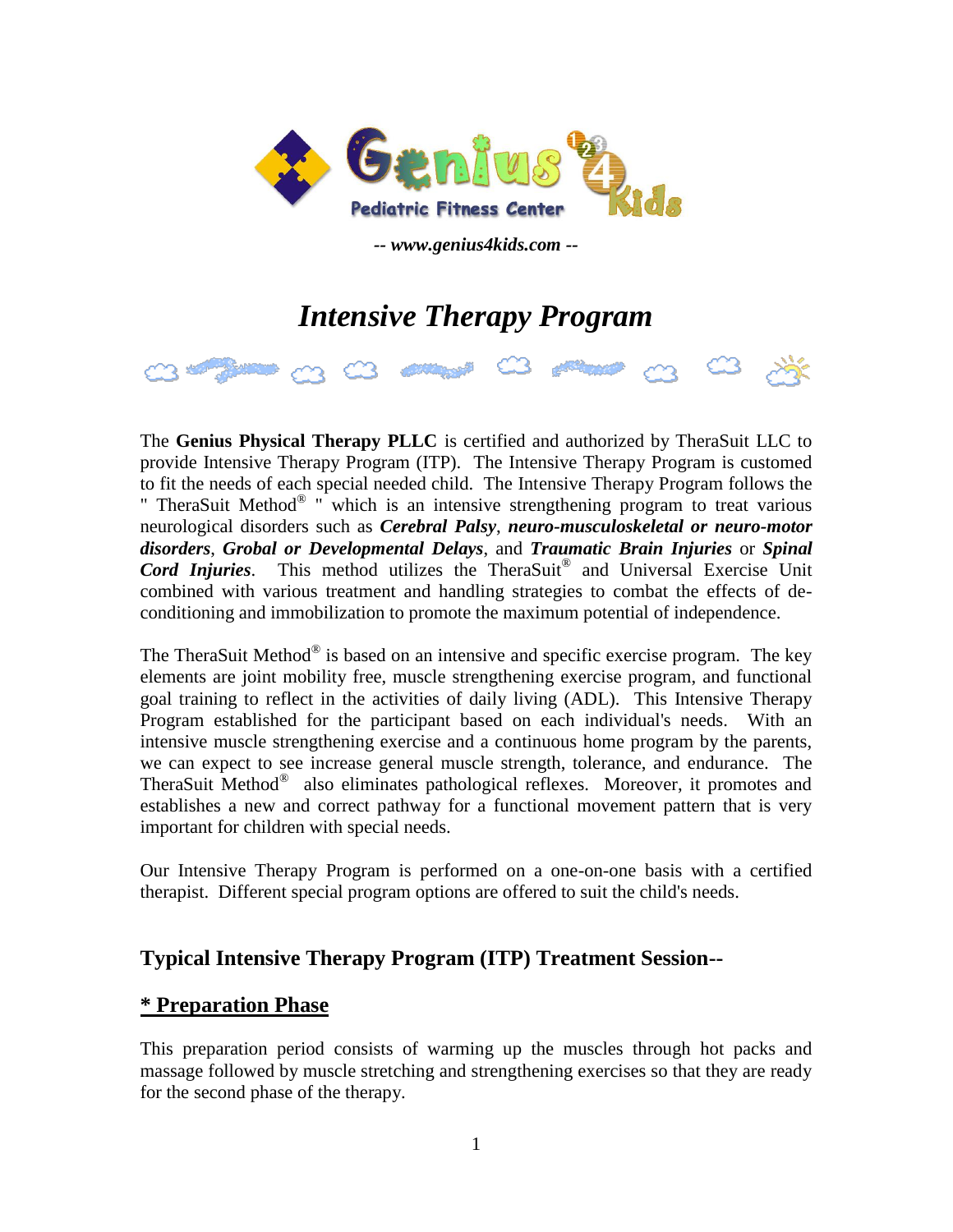- Moist Hot-Packs Apply 10 15 minutes of local heat to areas of tight musculature.
- Therapeutic Massage Apply 10 -15 minutes massage to prepare muscles (warming up muscles and increasing local circulation) for muscle stretching and strengthening exercises.
- Muscle Stretching and Range of Motion Exercises 30-45 minutes of muscle stretching, and combined with passive range of motion exercises (PROM), activeassisted range of motion (A-AROM), active range of motion (AROM) and/or resisted range of motion (RROM) to prepare for muscle strengthening and functional activities training.
- Muscle Strengthening Exercises Focus on weak single or muscle groups, often utilizes the Universal Exercise Unit (UEU) for muscle strengthening exercises.
- Manual Therapy Consists of soft tissue and/or join mobilizations to increase joint mobility or provide proper joint stability and prepare the body for movement/exercise.
- Sensory Management Consists of manual techniques, therapeutic listening, and sensory integration program to provide proper proprioceptive, auditory, and visual inputs to promote engagement.

# **\* Second Phase**

During the second phase of treatment sessions with applying combination of TheraSuit<sup>®</sup> and floor activities, personally customized activities which include proximal trunk stability training, graded movement control in transitions, balance and coordination training, and integrating all training skills into functional activities such as head control, rolling, sitting up, crawling/creeping, and walking training with assistive device or independence are practiced.

- Applying TheraSuit<sup>®</sup> (if eligible per physician) Applying TheraSuit<sup>®</sup> for muscle strengthening, balance and coordination control training, gait training and functional activities. TheraSuit<sup>®</sup> also provides a more ideal alignment in positions and proper proprioceptive awareness during these activities.
- Applying Universal Exercise Unit (UEU) It provides proper *assistance and resistance* for weak single or muscle group muscle strengthening, as well as improving muscle endurance, enhances the single movement or the movement pattern learning, and promotes, develops, and accelerates functional skills learning.
- Proximal Trunk Stability and Graded Movement Control Training It promotes foundation of the stability before the mobility.
- Balance and Coordination Training These skills are essential in order to maintain different postures as well as to be able to move throughout different positions independently.
- Functional Activities Training It includes activities such as head control in different upright positions, rolling, sitting up, crawling/creeping, kneeling, transfers, standing, and walking training with assistive device or independence, stair climbing, etc.
- Gait Training With and without assistive devices.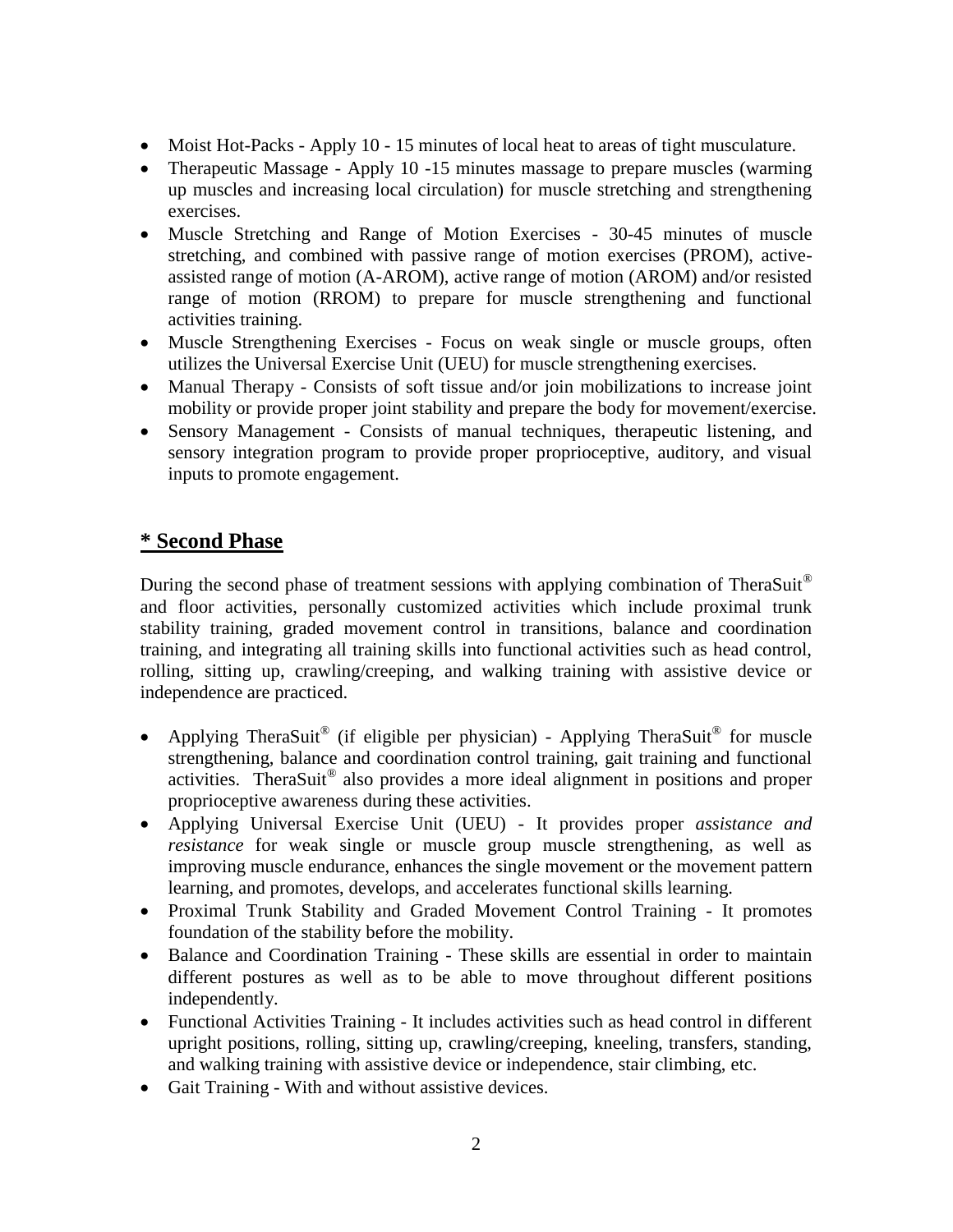### **\*Third Phase**

 Home Exercise Program - In the third phase of the therapy, home exercise programs and specific notices will be instructed to consumers or their parents for further enrichment of treatment. It contains detailed written home exercise program booklet with pictures and instruction, and video.

#### *\*\*Glossary-*

#### **\*Muscle Stretching and Range of Motion Exercises:**

Depends on the consumer's participation level and degree of muscle tightness, muscle stretching exercise (the proper muscle lengthening) is necessary to prevent the development of joint contractures in a grow process, to promote more freedom of movement, and to prevent loss of maintaining a proper posture in standing upright or in ambulation.

#### **\* Muscle Strengthening Exercises:**

Muscle weakness is a major detriment to children with neuromuscular disorders as it hinders the achievement of gross motor skills. Muscle strengthening exercises can help the child to increase control over how their body moves. For example, if a child exhibits a scissor pattern when they are walking, by way of muscle stretching and strengthening exercises to their muscle group around hips, the child can display greater control movement to step properly. Muscle strength training coupling with muscle stretching exercise is the most effective in treatment strategy.

#### **\*Balance and Coordination:**

Balance includes the ability to maintain positions, and to recover and react from forces that might throw you off balance, as well as the ability to safely fall, minimizing injuries. Coordination is the ability to smoothly execute a movement through space. These skills are essential in order to maintain different positions as well as to be able to move through different positions independently. Balance and coordination depend on the interaction of multiple body organs and systems including the eyes (visual system), ears (auditory system), spatial orientation (vestibular system), brain and nervous system (ability of motor learning and motor control, and motor processing), cardiovascular system and musculoskeletal system. Balance and coordination skills sometimes do not naturally occur in children with neuro-musculoskeletal or neuro-motor disorders, and they hinder their achievement of independent motor skills. These skills can be taught repeatedly, and